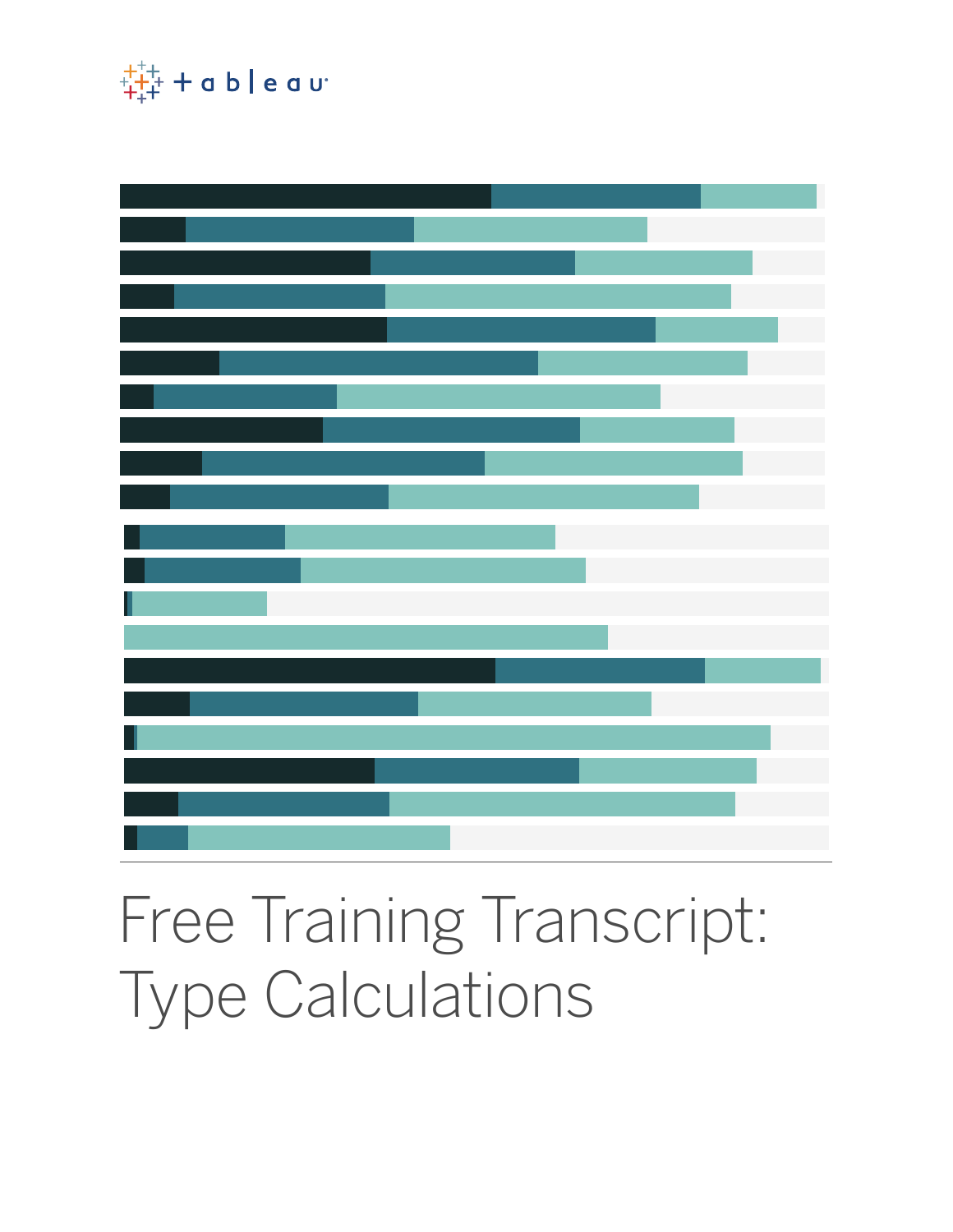Welcome to this video on Type Conversion Calculations. You can download the Exercises workbook to follow along in your own copy of Tableau.

## Data Validation - Check Length

Here we're looking at a dataset of patient IDs. All IDs should be at least 3 digits, to check this, we'll use a calculation to look at the length of the IDs. We'll create a calculated field by right clicking in the data pane and selecting Create Calculated Field. We'll call this "Length". For the formula, we'll type LEN( and then drag out [Patient ID] and close the parentheses. But hmm, the indicator shows that we have an error.

Click on the indicator to bring up the error message. The Length formula LEN needs a string, or text, rather than numbers in order to work. So what we need to do is convert this number to a string. This is where the Type Conversion functions come in. We'll wrap Patient ID in the string function by clicking in front of the field. And typing STR then wrapping the whole thing in parentheses. LEN(STR([Patient ID])). The calculation is valid because length is applies after the string conversion. We'll click OK. We can see here that the calculation has been created as a measure, but it should be a dimension. We'll just drag it up into the dimensions area. And now, let's bring this out into the view. Yep, it looks like we have a bunch of IDs that are less than 3 characters, so we're going to have to go through and make sure those errors are corrected.

## Rounding Down

Here, we have a data set with students and their birthdays, and we want to see how old these students are. We'll right click, Create Calculated Field, and call this "Age". We'll use the formula DATEDIFF to find the difference between two dates. For more information on the DATEDIFF formula, please see the Date Calculations video. Here we're looking for the number of days between our start and end dates, with the start date being Birthday, and the end date being today. Close the parentheses, and because we're counting the number of days between these dates, we need to divide by 365 to get the ages in years. The calculation is valid, and we'll click ok.

Let's bring out the ages. Oh, dear. Look at these decimal points... What we want is just the whole number for age, and to get that we need to round down to the whole number. We can do this using the integer function. This will strip away the decimals leaving just the whole numbers. We can right click on Age and edit the calculation. This time we'll wrap